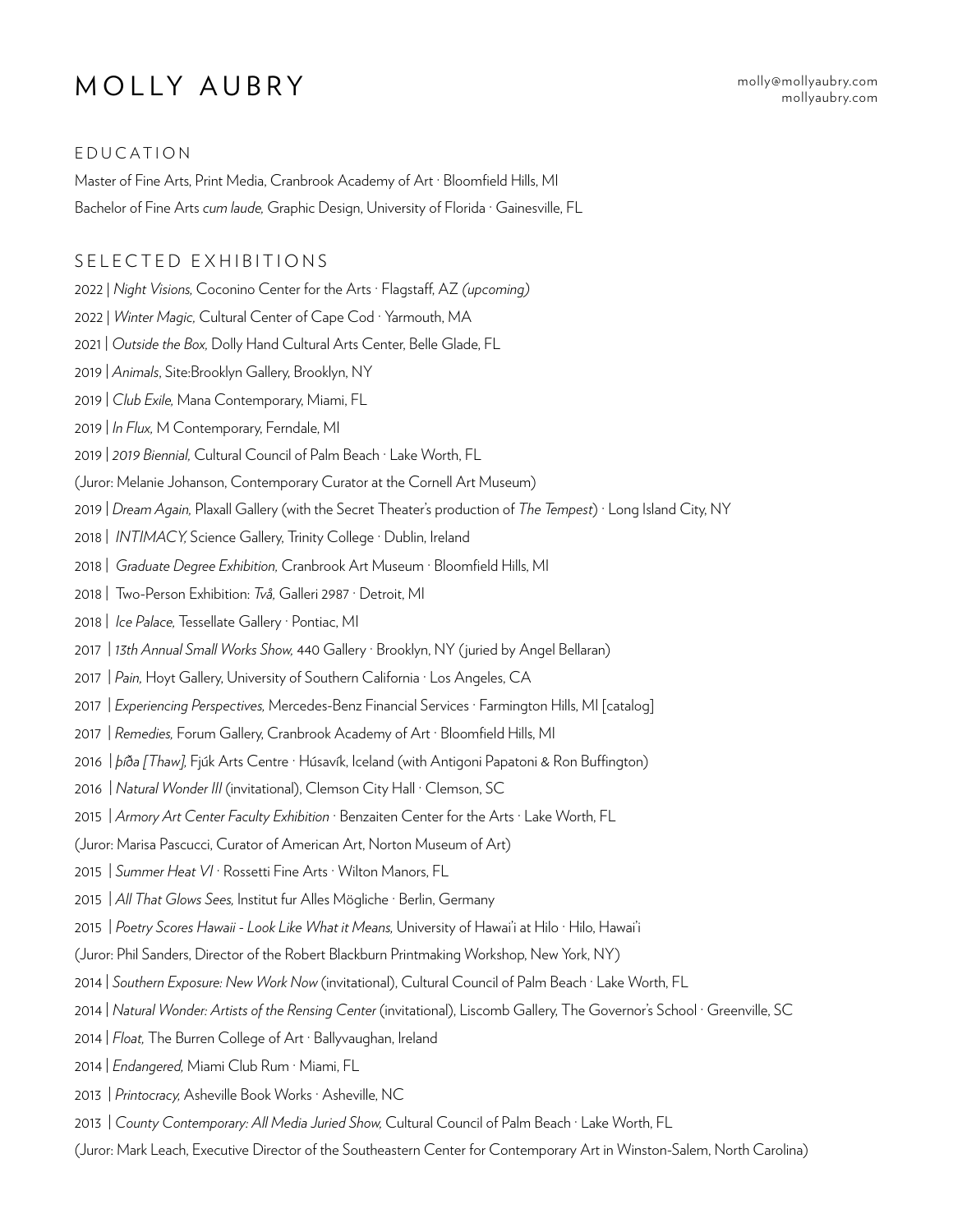#### AWARDS & GRANTS

**SCI Artist Innovator Fund,** Center for Cultural Innovation **CARES Grant** · Palm Beach County, FL **Artist Grant**, Cultural Council of Palm Beach, Lake Worth, FL **Publication Fellowship**: *Peripheral Vision Press* (Curated by Lisa Volpe, Associate Curator of Photography, Museum of Fine Arts, Houston) 2016-17 **Merit Scholarship**, Cranbrook Academy of Art · Bloomfield Hills, MI **Visiting Artist Grant**, U.S. Department of State · Moldova **Honorable Mention**: "Shillelagh" · 24th Annual All-Florida Juried Show, Court House Cultural Center · Stuart, FL **Merit Scholarship,** Penland School of Crafts: Spring Concentration in Printmaking · Bakersville, NC 2004-08 **Bright Futures Full Academic Scholarship**, University of Florida · Gainesville, FL

## PUBLIC ART COMMISSIONS

2021-2022 *Gallery on the River,* Art in Public Places, Miami-Dade County *(awarded, in progress)* 2019-2020 *Outside the Box,* Art in Public Places, Palm Beach County, FL

### RESIDENCIES

- 2019 **PLAYA** · Summer Lake, OR
- 2018 **Shoals Marine Laboratory** · Appledore Island, ME
- 2017 **Ragdale Foundation**, full fellowship · Lake Forest, IL
- 2017 **Cill Rialaig Arts Centre** · Ballinskelligs, Co. Kerry, Ireland
- 2016 **Fjúk Arts Centre** · Husavik, Iceland
- 2015 **Vermont Studio Center**, full fellowship · Johnson, VT
- 2014 **Burren College of Art** · Ballyvaughan, Ireland
- 2012 **Rensing Center** · Pickens, SC

#### SELECTED TEACHING & RELATED EXPERIENCE

2021-Current **Adjunct Professor**, New World School of the Arts · Miami, FL 2018-2020 **Assistant Director**, Gallery Biba · Palm Beach, FL 2019 **Adjunct Professor**, Florida Atlantic University · Boca Raton, FL 2018 **Workshop Instructor**, Artist Immersion Program, Printmaking · Montespertoli, Italy 2013-16 **Tutor**, Palm Beach International Academy: Art, Writing, Humanities · Wellington, FL 2013-15 **Instructor**, Armory Art Center: Drawing, Printmaking, Digital Art · West Palm Beach, FL 2011-2012 **Graphic Designer**, Axia Creative · Wellington, FL 2010 **Independent Travel & Research** · Spain, Costa Rica, Guatemala 2008-2009 **Graphic Designer**, Applied Technology & Management, Inc · Gainesville, FL